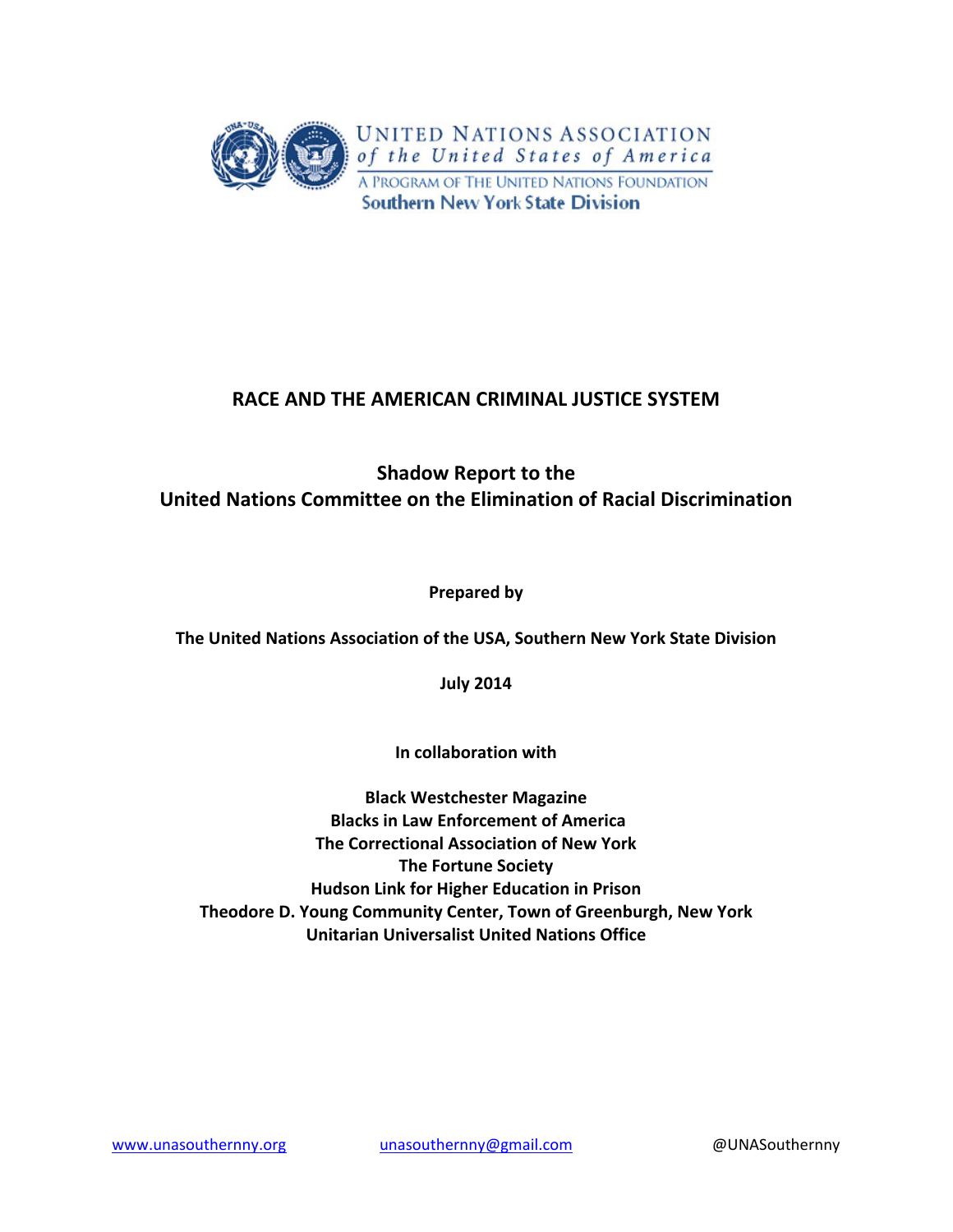#### **Introduction**

The United Nations Association of the United States of America (UNA‐USA) Southern New York State Division<sup>1</sup> convened a seminar in New York City on July 16, 2014 to explore performance by the United States of America as a State party to the International Convention on the Elimination of Racial Discrimination (ICERD), in particular on aspects of the U.S. criminal justice system as related to Articles 2 through 7 of that treaty. This event was one in a continuing series of human rights activities by the Division.

Seminar participants provided commentary and suggestions for inclusion in a shadow report to the United Nations Committee on the Elimination of Racial Discrimination (CERD) in its forthcoming (August 2014) consideration of the latest (2013) periodic report of the USA (CERD/C/USA/7‐9). In addition the seminar had as its purposes to publicize the ICERD to the American public and relevant organizations, and to lay the basis for follow‐up through UNA‐USA and others who could advocate for political, economic and social changes to help reduce racial disparities in these important aspects of justice and human rights. Video coverage of the seminar is available at: www.youtube.com/unasouthernny .

In addition to the USA report, participants had access to the latest (2008) concluding observations of the CERD relating to its previous consideration of the USA (CERD/C/USA/CO/6), the recent (July 2014) list of themes by the CERD Country Rapporteur to help guide and focus the forthcoming official dialogue (CERD/C/USA/Q/7‐9), and, as examples, the July 2014 shadow reports from the American Civil Liberties Union and The Sentencing Project.

The purpose of the UNA‐USA seminar and the skills of its participants focused on examination of several key issues and suggestions of ways to improve the current situation. Rather than bringing extensive data and research for inclusion in the shadow report, the participants brought examples from their own and others' work, whether through non‐profit organizations or government initiatives.

Some 35 non‐profit leaders and UNA‐USA members participated in the seminar, as did the Executive Producer of the long‐running TV documentary series "Lockup"

 The UNA‐USA Southern New York State Division works in the five boroughs of New York City and in the counties of Columbia, Dutchess, Greene, Nassau, Orange, Putnam, Rockland, Suffolk, Sullivan, Ulster and Westchester. It includes chapters in Brooklyn, the Mid‐Hudson Valley, New York City (Manhattan), Queens and Westchester. The Division's active Young Professionals Group and Energy Project offer opportunities to become involved in major issues.

<sup>&</sup>lt;sup>1</sup> The United Nations Association of the United States of America (UNA-USA) is a membership organization dedicated to inform, inspire, and mobilize the American people to support the ideals and vital work of the United Nations. For 70 years UNA‐USA has worked to accomplish its mission through its national network of Chapters, youth engagement, advocacy efforts, education programs, and public events. UNA‐USA is a program of the United Nations Foundation. UNA‐USA and its sister organization the Better World Campaign represent the single largest network of advocates and supporters of the United Nations in the world.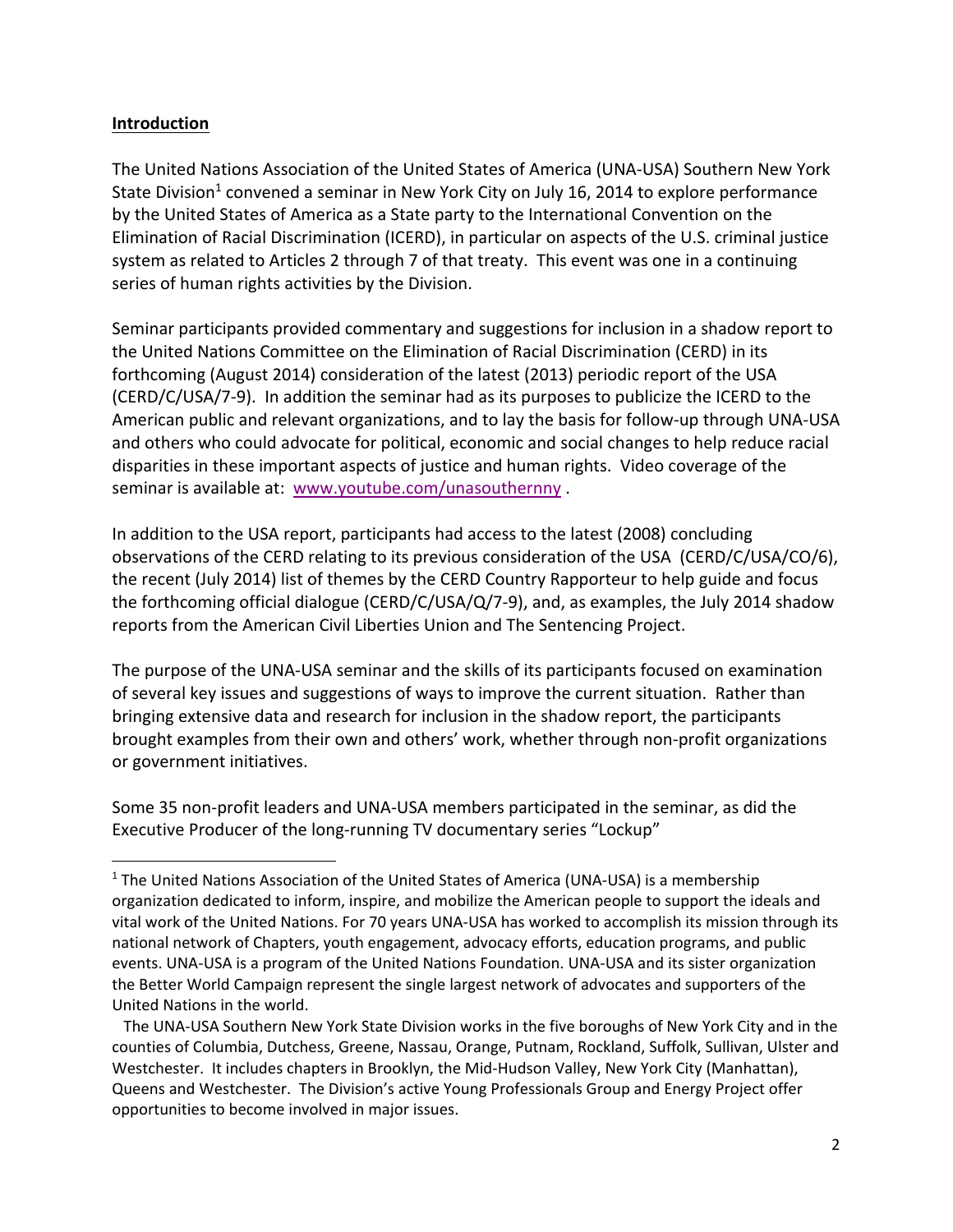(http://www.msnbc.com/lockup ). Among the non‐profits that stood out were Blacks in Law Enforcement of America (BLEA ‐ www.bleausa.org ), The Correctional Association of New York (www.correctionalassociation.org), The Fortune Society (www.fortunesociety.org ), the Hudson Link for Higher Education in Prison (www.hudsonlink.org ), the Theodore D. Young Community Center (www.greenburghny.com/Cit‐e‐Access/webpage.cfm?TID=10&TPID=1749) , the Unitarian Universalist United Nations Office (www.uu-uno.org), and the US Human Rights Network (www.ushrnetwork.org ).

Among the recent government initiatives the group discussed and applauded were the U.S. Senate Bill "Record Expungement Designed to Enhance Employment Act of 2014'' or the ''REDEEM Act''(S‐113s2567, July 8, 2014), introduced by Senators Rand Paul (R‐Kentucky) and Cory Booker (D‐New Jersey); the "Work for Success" initiative launched by New York State Governor Andrew Cuomo, launched as a pilot in February 2012 to help formerly incarcerated men and women find jobs (www.governor.ny.gov/press/02122014-work-for-success-initiative); and the Governor's formation of the "New York State Council on Community Re‐Entry and Reintegration," announced in July 2014 (http://www.governor.ny.gov/press/07082014‐council‐ community-re-entry-reintegration ).

On the other hand, seminar participants regretted that an initiative launched by Gov. Cuomo in February 2014, to expand opportunities for prisoners to get college degrees (www.governor.ny.gov/press/02162014‐college‐ny‐prisons ), had so far met with strong opposition in the legislature, where it was claimed to be a "give‐away" to criminals.

Key to the group's deliberations were that both the Committee (CERD/C/USA/CO/6, para. 20) asserted, and the USA (CERD/C/USA/7‐9, para. 68) admitted, there are "stark racial disparities in the administration and functioning of the criminal justice system, including the disproportionate number of persons belonging to racial, ethnic and national minorities in the prison population" (Committee, Idem.) This "stark" situation was seen as sharply discriminatory, grossly unjust and an affront to the ICERD, the founding documents of the United Nations and the founding documents of the United States of America.

Beyond this, and bearing in mind the employment challenges, poverty, disenfranchisement, and recidivism typical of prisoners after release from confinement, the group considered the current situation to be a costly waste of human and economic resources. They noted: (1) that in New York State (and elsewhere) officials use elementary school test results to help predict future needs for prison cells; (2) that the state's inmate population is three-quarters African-American and Hispanic; (3) that the state's recidivism rate is currently 40 percent; (4) that Gov. Cuomo estimated college courses in prison to cost about US\$5,000 a year versus \$60,000 a year to house each prisoner; (5) that programs that focus on education for prisoners (e.g., Hudson Link) sharply reduce likelihood of repeat criminality; and (6) that support for reintegration and employment is similarly vital.

Owing to the preponderance of racial bias in the American criminal justice system, seminar participants emphasized the importance, especially for African‐American and Hispanic youth, of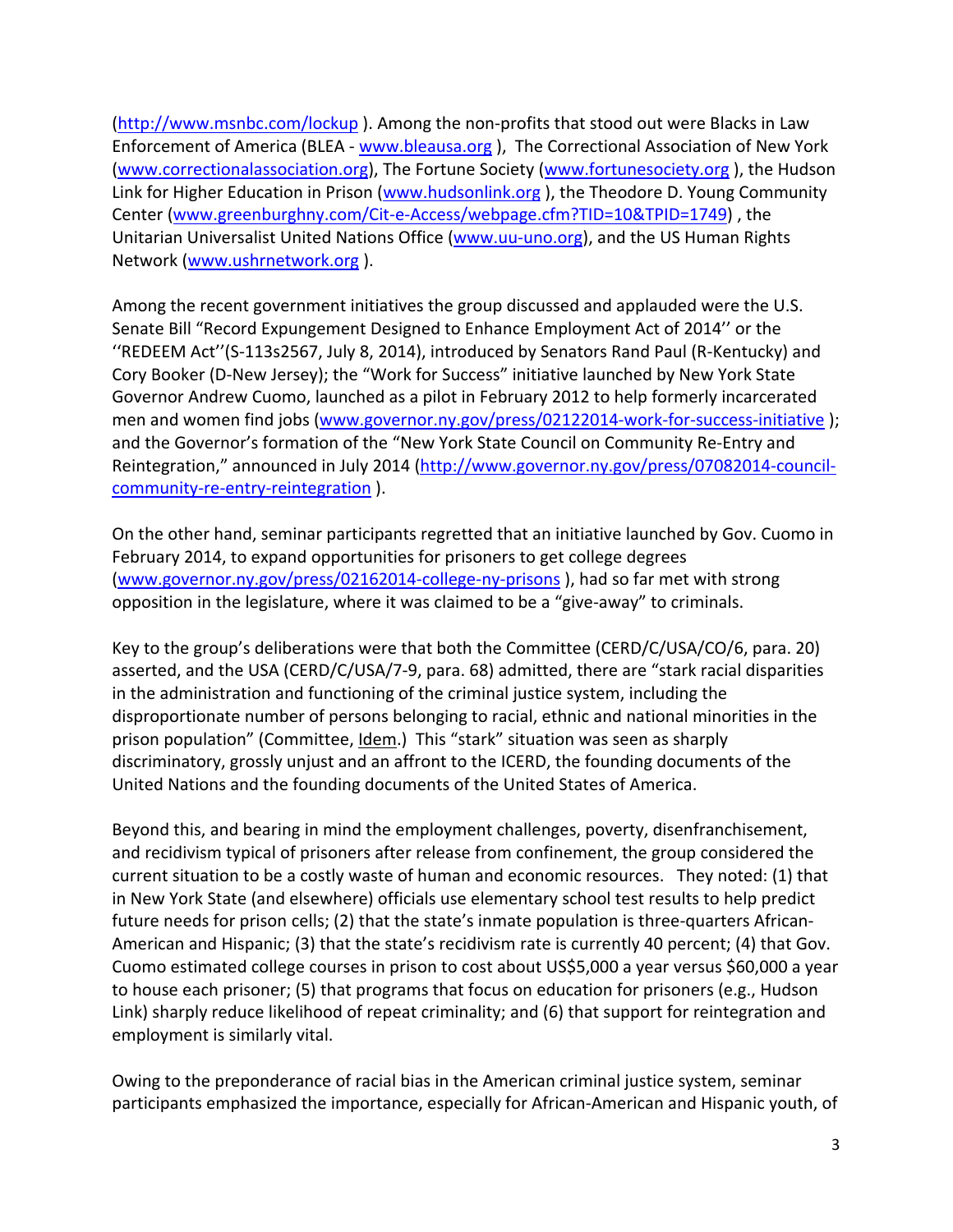not becoming entangled in it. Once in, it is difficult to get out and stay out, and the record creates lifelong damage. Recognizing that the system in general is currently less "protect and serve" and more "contain and control" the New York Chapter of Blacks in Law Enforcement of America recently published a pamphlet entitled "How do you survive police confrontation?" http://69.195.124.224/~bleausao/community-outreach/stop-by-police/

Allocation of resources to education and community services, police residence in and reflection of the communities they serve, community‐police partnerships, and recruitment of ethnic minorities and women into police departments were all stated to help in crime prevention among youth and adults, in addition to the broader multi‐sectoral actions needed in relation to education, health, housing, gun violence, and employment prospects.

Seminar participants welcomed the stated priorities, pledges and achievements of the current U.S. Administration, as reported to the CERD, in relation to concerns raised by the Committee in 2008 about right to counsel for indigent persons, sentences for powder vs crack cocaine, mandatory minimum sentencing , capital punishment, juvenile sentences without possibility of parole, disproportionate punishments, racial profiling, cultural competency training for authorities, police brutality and discriminatory policing, recruitment of minorities in law enforcement, and felony disenfranchisement.

However in the USA report the number of persons affected by the improvements, the funds allocated to research and action, and the depth of coverage remain extremely limited. In the case of police brutality, for example, the report states that the Administration has intensified enforcement of applicable laws since 2009 and the Department of Justice has successfully prosecuted cases where there was "sufficient evidence." However only 254 defendants were convicted between FY 2009 and FY 2012 (paras. 89‐91)

**"***These treaty bodies [on political and civil rights; racial discrimination and torture, the treaties which the USA has ratified] are important in that they allow people in our country to provide information on what we believe is the true situation on the ground."* Joshua Cooper, US Human Rights Network Universal Periodic Review Geneva Coordinator

### **Part One. Points from the CERD list of themes for review with the USA**

#### **A. Discrimination against national or ethnic minorities**

### **1. Overrepresentation of minorities among those arrested, charged, convicted, incarcerated and sentenced to death**

Participants emphasized that the violations and discrimination within the American prison system are largely systemic in origin and not individualized. There was therefore a need to shift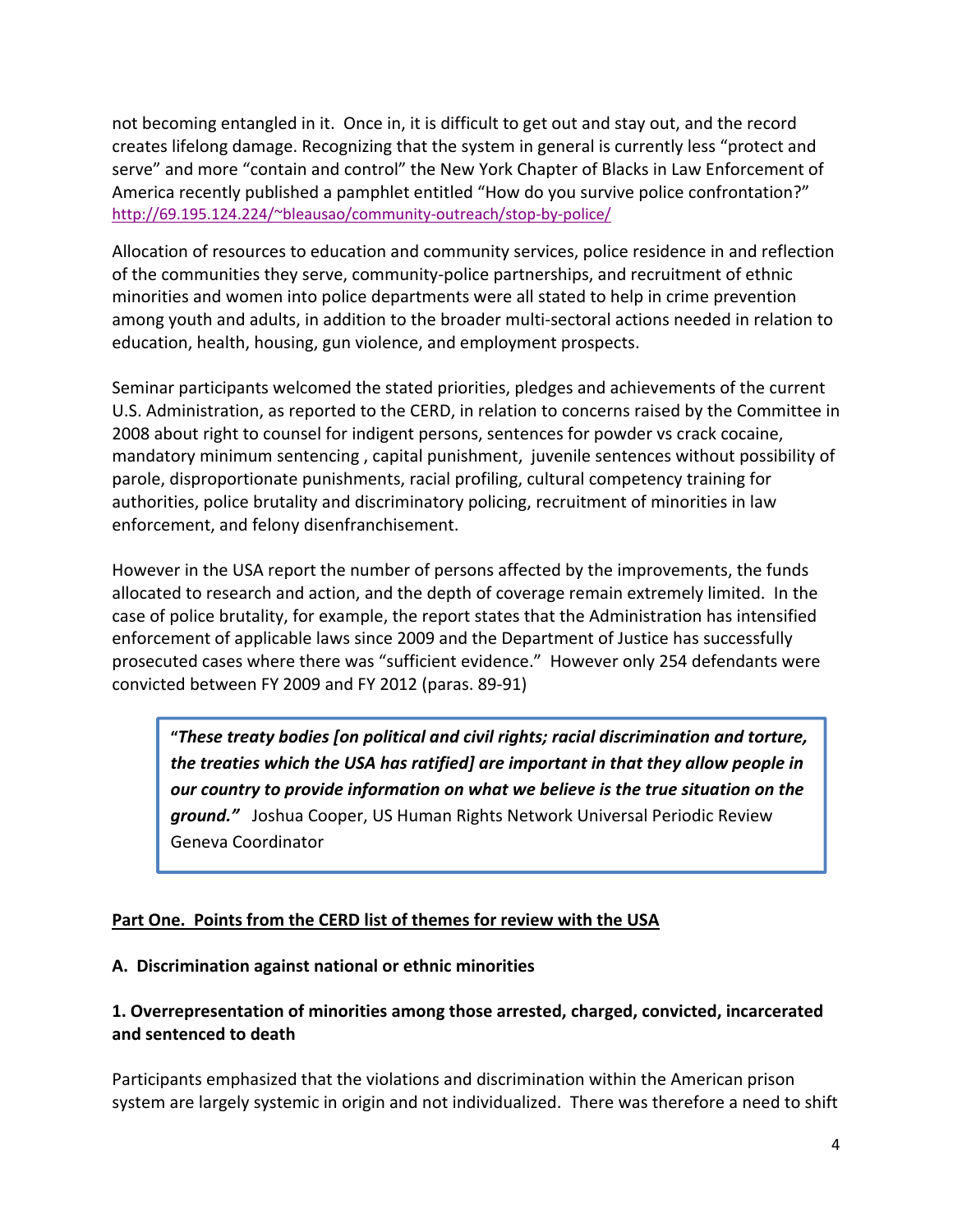public perceptions of persons in or released from prison, and related needs to be aware of the profit motivations of companies and of the communities where prisons are located, and to be alert to the costs and benefits – economic, social, political and human rights – of the current system and steps to change it. Seminar participants repeatedly remarked that the American prison system is "a big business," and that African‐Americans and Hispanics, especially young ones, are fuel to the system.

After opening presentations by four distinguished speakers, two of them former prisoners themselves, the participants divided into two groups: (1) to focus on education in prison and means to reintroduce formerly incarcerated persons into the community; and (2) to focus on youth, including those incarcerated, school discipline, drugs and related issues. Commentary and recommendations from the groups are given in Part Two of this report.

## **2. Racial and ethnic disparities in education, poverty, housing, health and exposure to crime and violence**

The group affirmed that these disparities cause and are the result of racial differentiation and contribute to vicious circles that entrap African‐Americans and Hispanics, girls and boys, women and men, and mentally and physically disabled. They considered education and opportunities to be investments, not costs, and urged collaboration between liberals and conservatives in government for policy and budgetary shifts that could result in improvements to lives and benefits to taxpayers.

Participants welcomed New York Governor Cuomo's "Council on Community Re‐Entry and Reintegration," which is to promote collaboration among state, local and private agencies as well as community groups in order to address a range of issues pertaining to successful reentry, including housing, employment, healthcare, education, behavior change and Veterans' services. Three of those participating in the seminar are members of the Council or its sub‐ committees.

### **3. Criminalization of homelessness and its disproportionate impact on individuals belonging to national or ethnic minorities.**

Participants linked this as well to mental illness in that a significant percentage of those who are homeless are mentally ill and, with de-institutionalization of mental health facilities, the prisons "pick up the slack" which worsens the situation for both the individuals and the prison environment.

# **4. Progress made, in law and in practice, to end the practice of racial profiling and surveillance by law enforcement officials**

This was seen as having two elements. It is important to combat profiling through better implementation of existing laws, publicity and pressure on the authorities. It is also necessary to cope with existing realities through greater ability to deal with and survive encounters with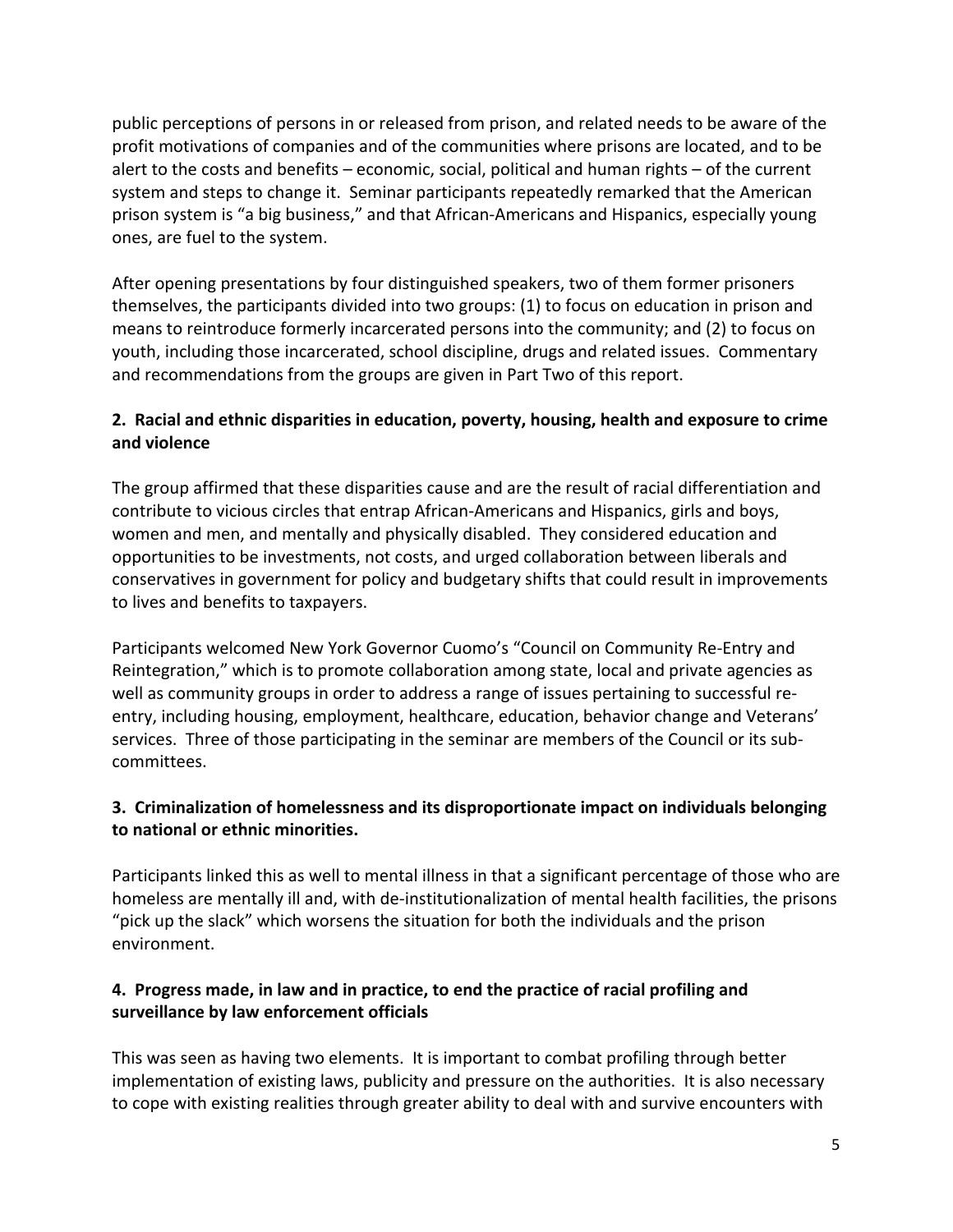law enforcement – especially by young persons and those re-entering the community, as these are even more likely to be profiled.

## **5. Excessive use of force by law enforcement officials, including the deadly use of tasers and the use of lethal force by Customs and Border Protection officers at the United States–Mexico border, and the disparate impact on persons belonging to racial, ethnic or national minorities**

The group focused on questions of excessive use of force primarily in the New York area, and cited many instances. The latest example occurred one day after the seminar, on July 17, when a black man died while being taken into custody by a group of white officers on a sidewalk in Staten Island. A bystander's cellphone video shows one of the arresting officers apparently using a chokehold on the man, a tactic banned by the New York Police Department (NYPD) since 1994. The case is currently unfolding, but there was no mention of the chokehold in the original police report, where supervising officers declared that once in handcuffs the man did not appear to be in great distress. In the following days the New York Times interviewed the Chairman of the NYPD complaint review board who said the board had received complaints of about 1,022 instances of chokeholds since 2009, but in only nine of these had the board found enough evidence to determine that this had taken place.

(www.nytimes.com/2014/07/20/nyregion/thousands‐police‐chokehold‐complaints‐are‐focus‐ of-new-york-study-after-man-dies-in-staten-island.html? r=0) Civic demonstrations and news coverage currently highlight the situation, which the Mayor says will fully be investigated. At the time of this writing the case has caught public attention, but the outcome is uncertain.

Police brutality and misconduct is an ongoing occurrence in the poor black, Latino and poor communities. BLEA considers this brutality and misconduct to be **"Police Criminality;"** any law enforcement officers who have the power to arrest, authority to use deadly force, and who have received comprehensive training, and who will then go into a community and abuse the powers they have from the state or federal government, are committing no less than a criminal act themselves. Police criminality is a crime and must be confronted, controlled and outlawed by all police departments throughout the United States. Out of the last 5 high profile cases of questionable police shooting the Department of Justice has failed to investigate.

### **6. Situation of non‐citizens, including migrants, refugees and asylum seekers**

The group recommended retracting the Illegal Immigration Reform and Immigrant Responsibility Act of 1996 (IRAIRA) component which allows for ipso facto deportation of anyone convicted of a felony even if they have not been sentenced or have a suspended sentence and even if their families are US citizens and remain behind.

# **B. Training, education and other measures to combat prejudice and intolerance**

**1. Training programs or courses provided to Government officials, the judiciary, federal and State law enforcement officials, teachers, social workers and other public officials to raise awareness about the Convention and its provisions**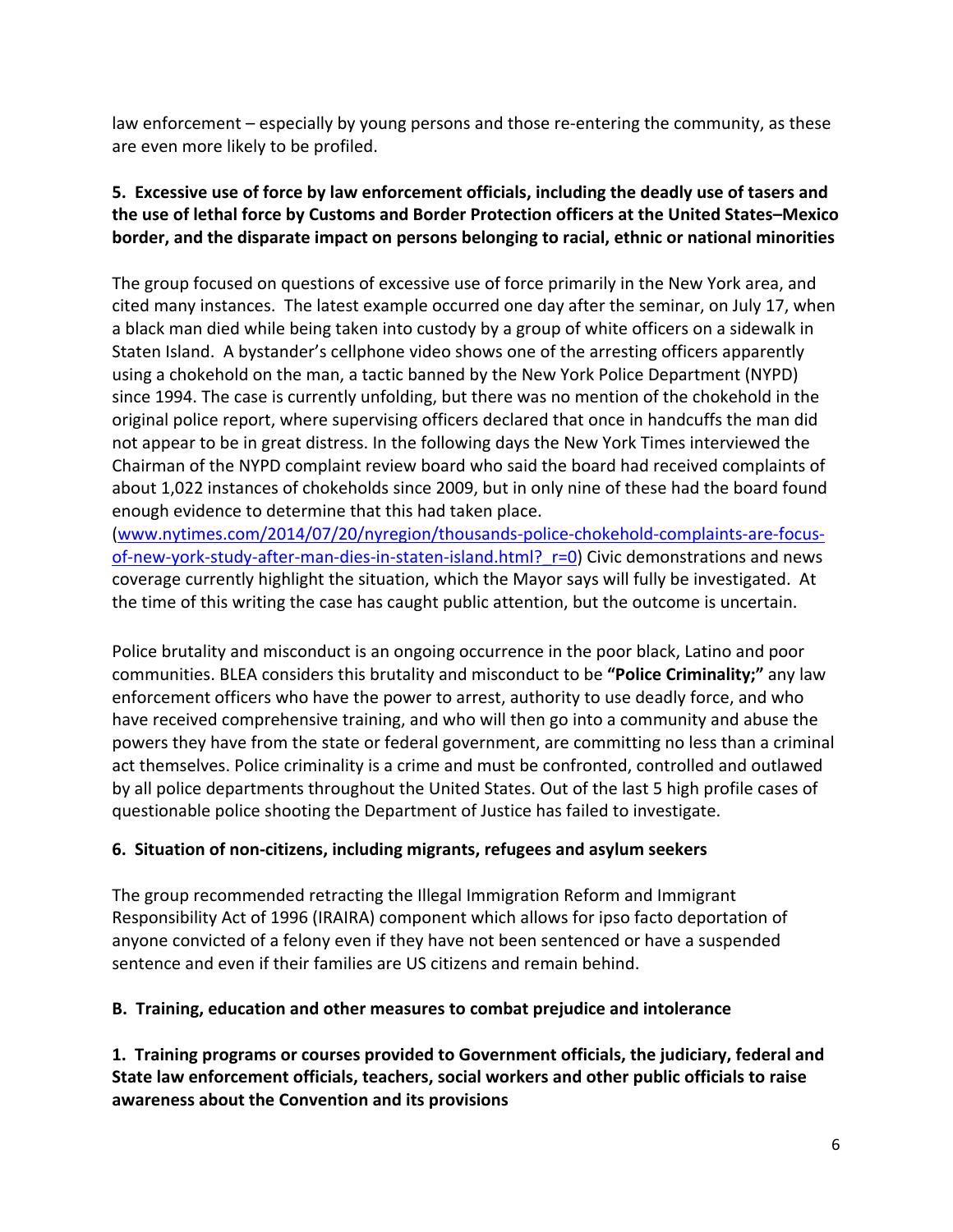Seminar participants strongly opposed the patterns of abuse that arise from lack of regulation and oversight of law enforcement and prison staff. They emphasized the need to link these concerns to a national conversation on prison reform.

## **2. Inclusion of the history and culture of different racial, ethnic and national groups in the State party, including indigenous groups, in the curricula and textbooks for primary and secondary schools**

Participants recognized the importance of this. Several of the organizations represented in the seminar are engaged in related efforts. They recommended not only learning about these groups, but understanding and exposing the degree to which they are discriminated against, historically and to the present day.

#### **Part Two. Results of seminar group discussions**

#### **A. Focus on education in prison and means to reintroduce formerly incarcerated persons into the community**

The word "offender" is one that is increasingly - among advocates and service providers - seen as pejorative and to be avoided; instead it is important to use language that emphasizes the humanity of those with criminal justice involvement. Among the reasons for this change of language are that:

- Some of those locked up are truly innocent and have been offended against rather than having committed offenses;
- As David Rothenberg, founder of The Fortune Society, says, "A person is more than the worst thing he ever did";
- Someone may have committed an offense, but "offender" does not sum up who that human being is;
- Regarding drug law enforcement, given America's race‐skewed choices about who ends up in the criminal justice rather than in the public health system, young persons of color with drug involvement are likely to be labeled "offenders" and treated as such ‐ often for the rest of their lives ‐ while young white persons with similar drug involvement are likely to be allowed to continue on with their lives untouched by the damage and stigma of criminal justice intervention.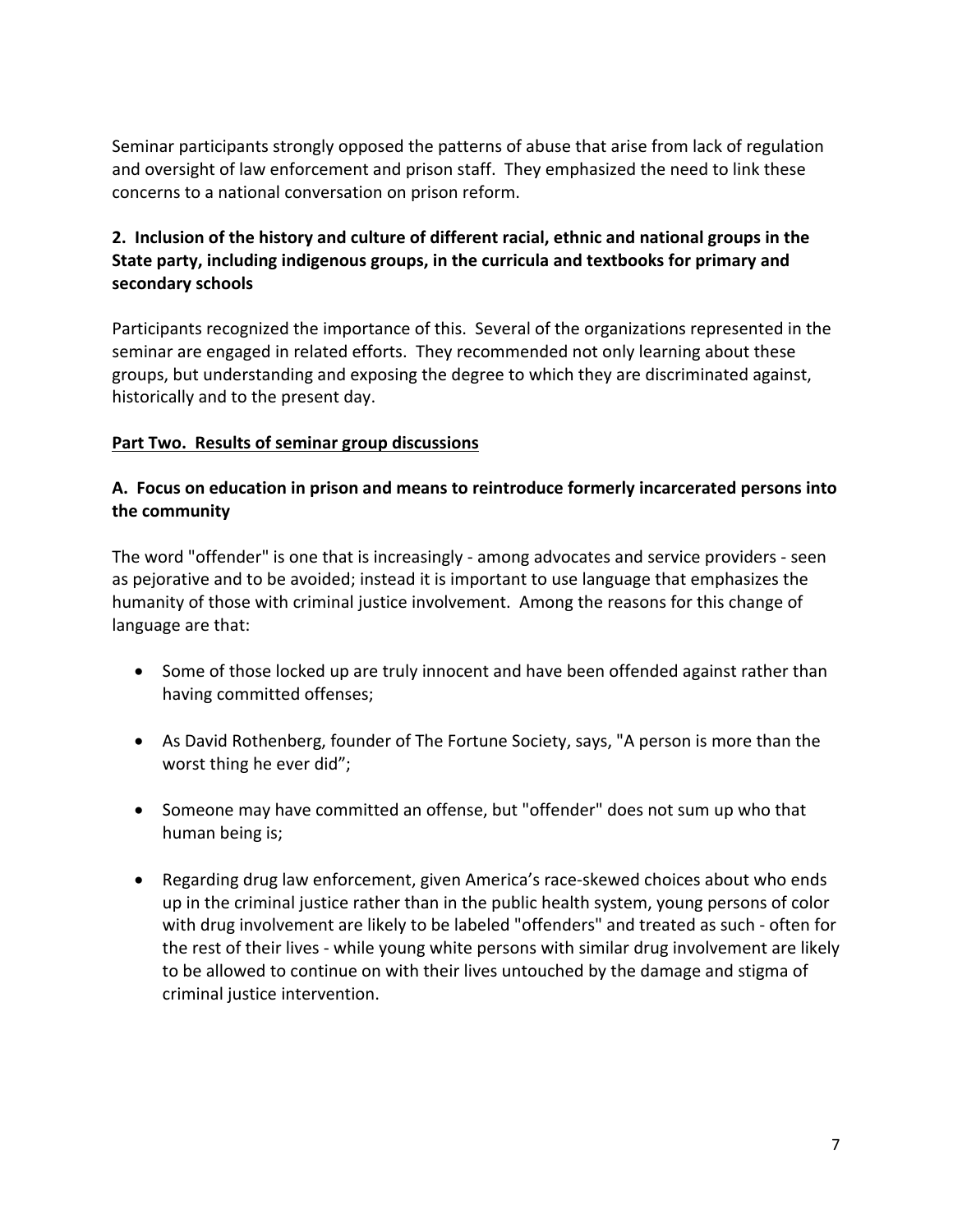#### **1. Education in prison**

- In the USA the elimination of federal and New York State funding for college education in prisons, almost 20 years ago, has had a strongly negative effect on morale and prisoner possibilities. Some religious, academic and other non‐profit organizations have since attempted to fill the gap, in the belief that transforming lives through education can help break the cycle of crime and poverty.
- Given the evidence of very low recidivism among those provided a tertiary education, every effort should be made to expand such programs, adding more advanced options on to the primary and secondary level programs already in place.
- Pursue a policy and practice, based upon completion of educational courses, for "presumptive release" at the shortest possible duration of imprisonment, assuming that other qualifications as to the nature of the crime and the behavior of the inmate are met. This serves as an incentive for taking advantage of any available educational opportunities, with positive results in terms of behavior in prison and reduced likelihood of return.

**"I would like to know that the kid that I see every day, when he comes out of jail, he's trained in something. It only costs \$15,000 to go to Westchester Community College. Instead of sentencing a kid with 2 years to sit in Westchester County Jail, why don't you sentence him to get a degree?"** Damon K. Jones, NY State Representative, Blacks in Law Enforcement of America

- Vocational education programs need more emphasis and must be market responsive informed by market research on skills and products needed at both national level but also locally and in the communities to which formerly incarcerated persons will be released.
- For those with little opportunity for formal sector employment due to limited credentials or a poor economic climate and lack of formal sector institutions, entrepreneurial training (including financial literacy and marketing) and resources (such as credit and linkages to suppliers of primary inputs) should be provided.
- Other educational programs are also needed to assist with personal transition including: conflict resolution, health, sexuality, gender, relationships training etc.
- Any educational program—formal or vocational—should focus on critical thinking skills—the ability to observe and research and reflect critically on "reality" and how to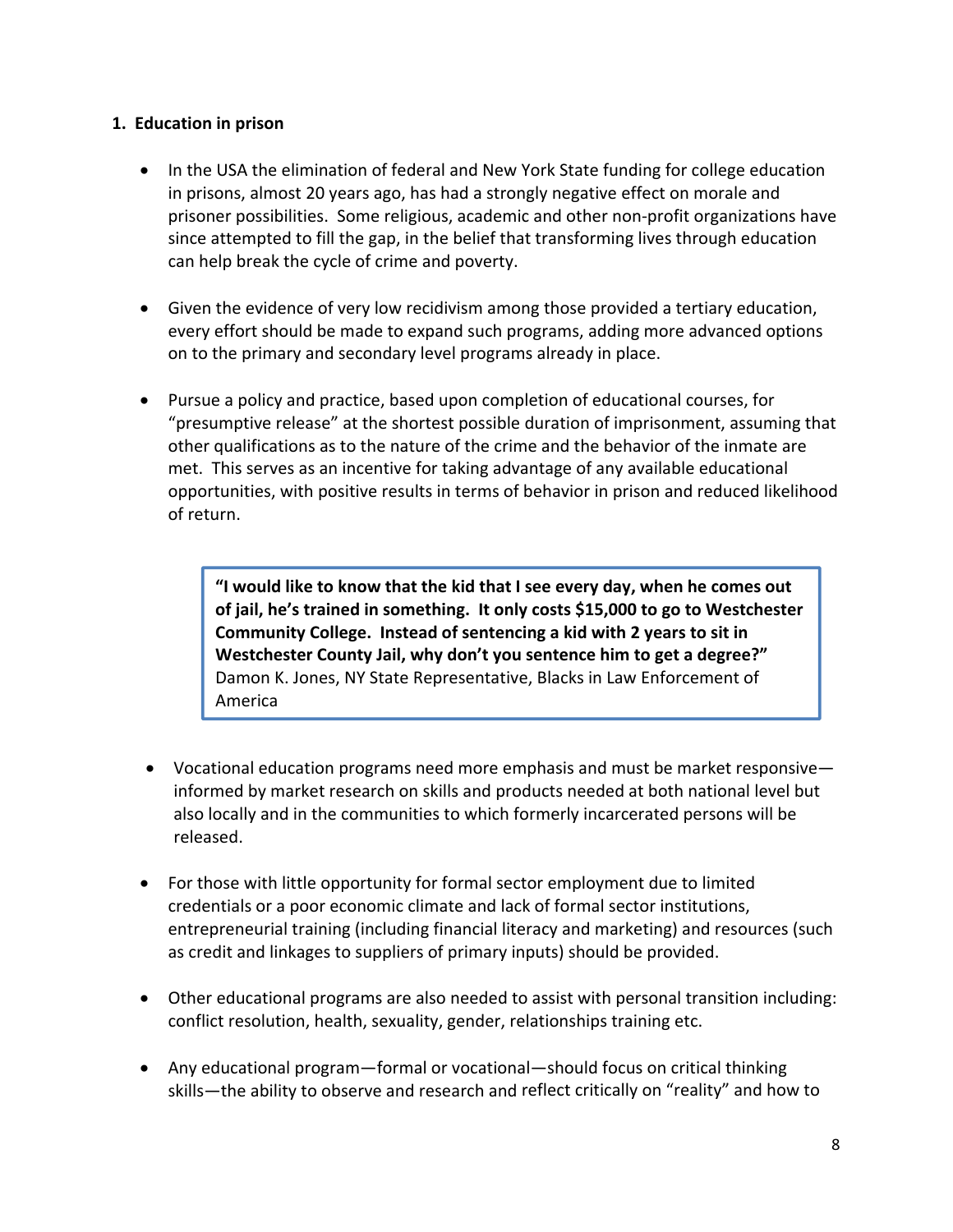change it. This would strengthen inmates' expectations of themselves, encourage them to pursue training or other paths towards release, and help them cope with the challenges they will meet when they leave the prison.

**"I got a 24 year sentence [at age 16 for murder] and served 16 of the 24 years…. I never thought the college [program in prison] would actually help me. Well, I'm home 10 years, I've just been appointed to the Governor's re‐ entry group…and I just finished a documentary that's now won 11 best film and best doc awards. I would not be here today if I didn't go to school**." Sean Pica, Executive Director, Hudson Link for Higher Education in Prison

• The mentally ill need special interventions if not formal education. Currently a significant proportion of inmates are mentally ill and even suicidal, owing in part to counterproductive prison measures of solitary confinement (internationally regarded as a form of torture).

### **2. Means to reintroduce formerly incarcerated persons into the community**

• The very words "correction," "rehabilitation" and "re‐integration" require implementation beyond the mechanisms for control and punishment. Otherwise the sequence of poverty and crime is very likely to repeat itself. The high rate of recidivism in the USA, with returnees primarily from minority populations and certain geographic areas, is evidence of public policy and budget allocations tied to systemic failure.

*"Our main goal is to build that bridge between community and law enforcement….You have to have a proper relationship with the community if you want to stop crime. You have to have politicians that will really truly understand the correlation between poverty and crime and violence."* Damon K. Jones, New York Representative, Blacks in Law Enforcement of America

• Three initiatives by New York's Governor Cuomo, mentioned above, deserve attention, enlargement and adoption. (1) The "Work for Success" initiative matches businesses and formerly incarcerated people in a program begun in February 2012 that has transitioned from pilot stage to a state‐wide model. (2) The Council on Community Re‐ Entry and Reintegration, established in July 2014, is to identify legal barriers to successful re‐entry, solicit feedback from a host of stakeholders, assess existing programs, develop coordination strategies among government, business and community groups, and submit recommendations to the Governor for review and potential implementation. (3) The initiative to provide support for associate and bachelor's college degrees in state prisons, is currently stalled in the legislature and needs encouragement.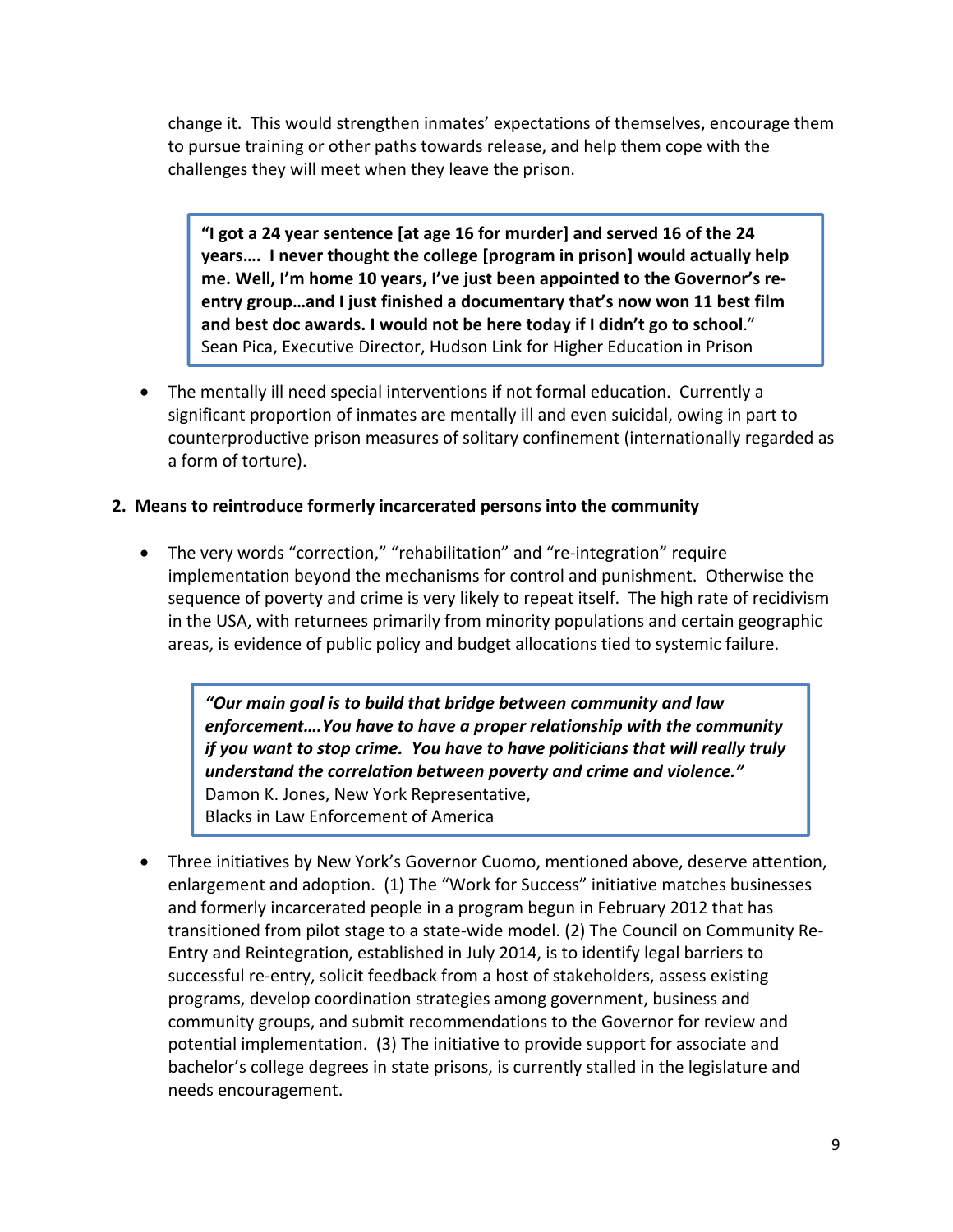• Businesses in the region of the prison and even those businesses supplying the prison (e.g. food, paper, clothing, etc.) should be urged and incentivized to providing practical hands on training in the prisons, including apprenticeships in the businesses during incarceration, and the guarantee of a job (based on performance in training) on release.

> **"An accredited college program is very easy to document to show how it's working. ….It's the best money we could possibly spend on a system that we know is failing."** Sean Pica, Executive Director, Hudson Link for Higher Education in Prison

- Networking opportunities should be established and strengthened among those released so as to build positive connections, opportunities and support.
- Special attention must be given to the needs of women, including health, family and livelihoods. Education and training should aim for job opportunities which can compete with the income otherwise derived from, notably, commercial sex work.
- The currently expanding practice of restricting the voting rights of those convicted and released needs to be reversed. Also, given the discriminatory treatment towards people of color in the arrest, conviction and sentencing stages, the current trend reduces even further the population which would likely support a more diverse group of candidates.
- True to its title, the REDEEM Act Record Expungement Designed to Enhance Employment – would, if adopted by the U.S. Senate, aim to help keep young people who get into trouble out of a lifetime of crime and help adults who commit non‐violent crimes become more self‐reliant and less likely to commit future crimes. The legislation would: (1) offer adults a way to seal non-violent criminal records; (2) incentivize states to increase the age of criminal responsibility to 18 years old; (3) allow for scaling and expungement of juvenile records; (4) restrict the use of juvenile solitary confinement; and (5) lift the ban on SNAP (Supplemental Nutrition Assistance Program) and TANF (Temporary Assistance for Needy Families) benefits for those previously incarcerated for low‐level drug crimes. These features directly relate to re‐entry in relation to previously incarcerated persons and their families.
- All such efforts must be linked with advocacy and education for normative changes, i.e. improving the general public and employers' understanding and perceptions of inmates, including assisting them to become productive members of the larger community and not primarily as a source of contracts and paychecks related to imprisonment.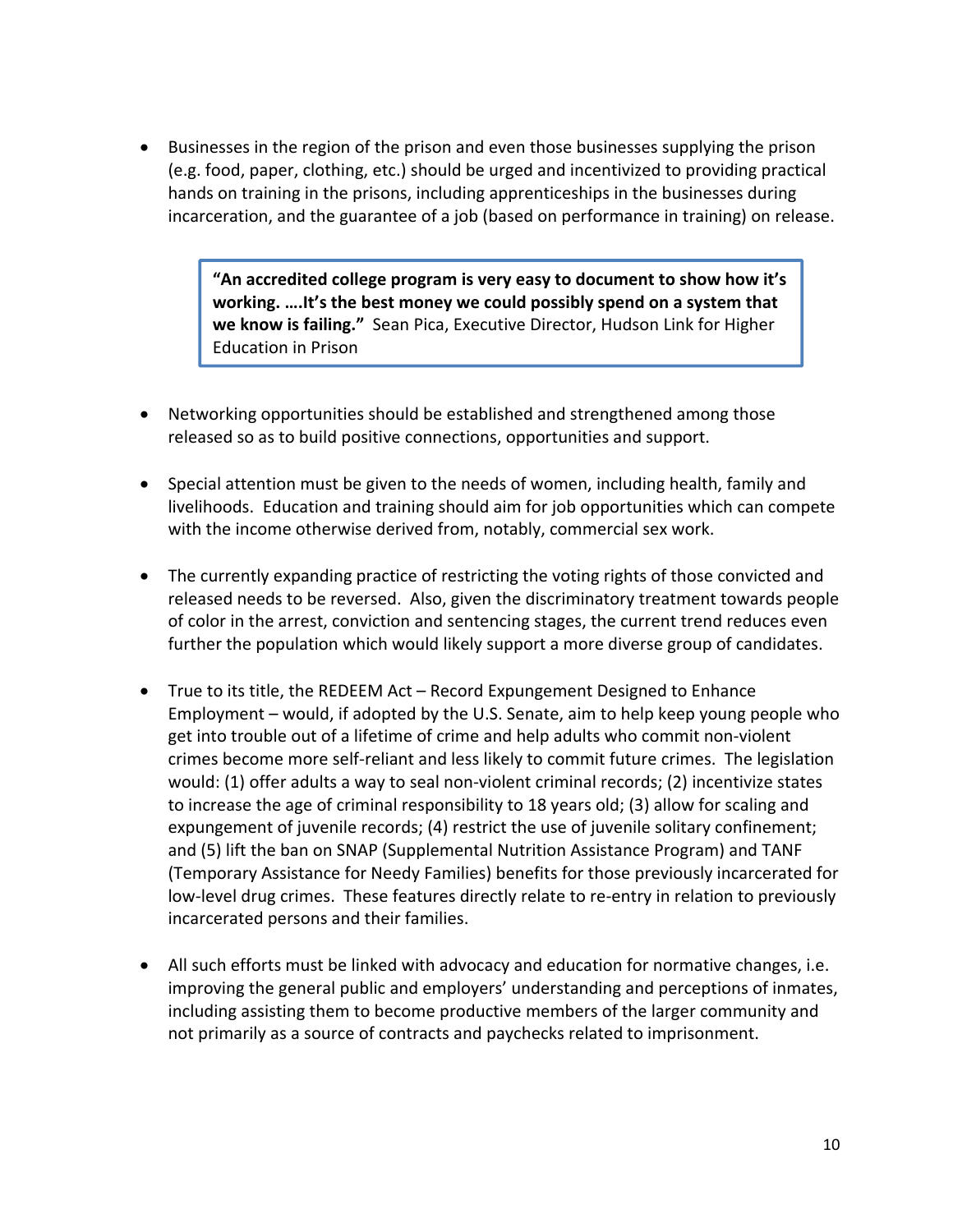• As pointed out by the REDEEM Act sponsors, the taxes paying for prison spending means fewer resources for law enforcement, rehabilitative programs and proven investments in children to prevent crime in the first place. The result has been a cycle of spending and incarceration that has led to "more than a quarter of a trillion dollars a year drained from our [the U.S.] economy going to unproductive uses." (http://www.paul.senate.gov/?p=press\_release&id=1192 )

**"Once you're in the system, likelihood of going back into the system goes up exponentially"…..If we give young and old people who are reentering society the opportunity to do things that are esteemable it will change their outlook on their society, their reality and I think they become productive members of society."**

William L. Carter, Director, Theodore D. Young Community Center

### **B. Focus on youth, including those currently or formerly incarcerated, school discipline, drugs and related issues**

- The group emphasized that education and retention in the educational system from primary school onward is key to preventing dropouts, crime and institutionalization. They urged a re‐prioritization and re‐allocation of resources away from incarceration and toward education, thereby reversing the current approach to analysis of elementary school test scores as a factor in estimating future prison cell needs.
- The REDEEM Act, mentioned above, focuses several measures to benefit youth to keep them out of the adult criminal system, keep them out of solitary confinement, and keep their records of non‐violent crime out of sight. Seminar participants welcomed such steps and urged their adoption as a partial solution to the "perpetual consequences" normally seen, where police records are obstacles to education and employment long after sentence are served.
- The group emphasized the importance of education for pupils and students, training and support for teachers, physical and institutional resources for schools, safety and motivation without intimidation (police cars parked outside of schools), and meaningful prospects for employment and a productive life after schooling. Systemic improvements are needed for systemic problems.

**"I believe that from the organizational standpoint our criminal justice system, the attack on public education I think is tied into young people becoming disheartened, disenchanted, disrespected."** William L. Carter, Director, Theodore D. Young Community Center